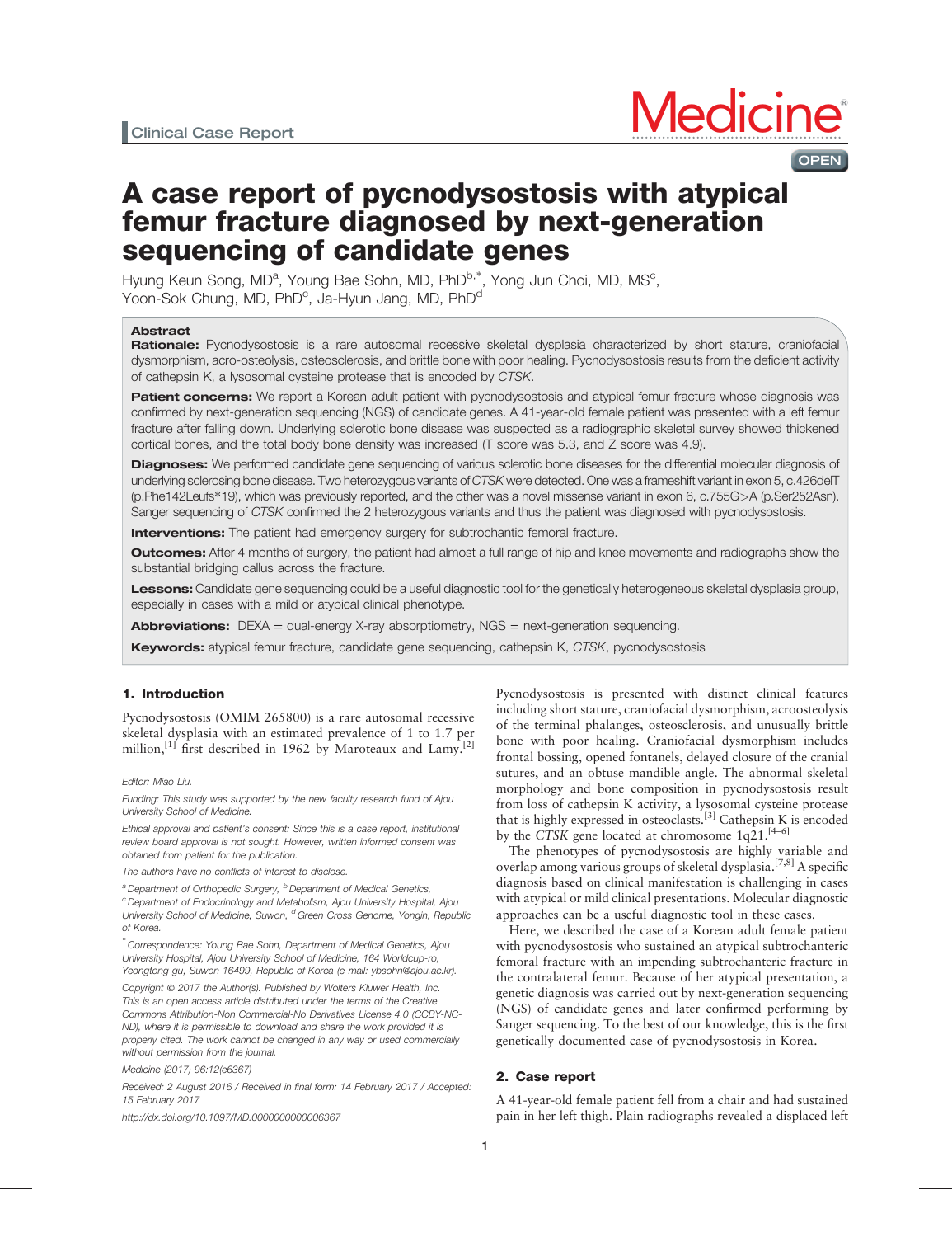<span id="page-1-0"></span>

Figure 1. Atypical femur fracture of the patient. (A) Preoperative radiographs of the patient with pycnodysostosis. (B) Intraoperative C-arm image shows a long osteotome used to open and widen the intramedullary canal. (C) Four months postoperatively, radiographs show that the left femur exhibited substantial bridging callus across the fracture, and the right femur was healed. (D) Scanogram shows good alignment with an incomplete union of the fracture.

subtrochanteric transverse fracture with lateral beaking and thickened cortices as well as higher bone density in general. The contralateral femur also showed signs of cortical thickening and lateral beaking, raising concern for an impending fracture (Fig. 1A and B). She had previous traumatic fractures of the left tibia after a car accident 9 years ago and of the right clavicle 2 years ago that were completely healed. She was born from nonconsanguineous Korean parents. There was no family history of bone diseases. Her height was 160 cm and weight was 59 kg. A prominent forehead with frontal bossing and bitemporal narrowing were observed. However, her anterior fontanel was closed, mandibular angles appeared normal, and her fingers were not stubby. Serum laboratory tests revealed low osteocalcin and relatively low alkaline phosphatase considering concurrent bone fracture: calcium 8.7mg/dL (normal range 8.6–10.2), phosphorus 3.1mg/dL (2.5–4.5), PTH 52 pg/mL (11–62), 25(OH)D 13.2 ng/mL (9.0–37.6), alkaline phosphatase 43 U/L (35–104), and osteocalcin 6.1 ng/mL (8.0–36.0). The 24-hour urine calcium level was 40mg (100–300), with inorganic phosphorus at 970mg (400–1300) and creatinine at 1200mg (740–1570).

On the day of her arrival at the emergency room, she underwent closed reduction and internal fixation with an antegrade femoral nail on the affected side and prophylactic internal fixation with the same implant on the contralateral side of the femur. The patient was placed supine on a fracture table under general anesthesia. The trochanter was inserted with a guide wire and opening reamer. It was impossible to pass the ball-tip guide wire into the intramedullary canal because the patient had extremely sclerotic bone and a narrow canal. Both cannulated powered and hand reamers did not work. The canal was opened with a long curved osteotome that was inserted into the intramedullary canal through a previously opened entry portal, and the ball-tip guide wire was positioned. The canal was then enlarged with flexible power reamers to a final diameter of  $10.5$  mm. A  $9.3$  mm $\times380$  mm lateral-entry nail (Zimmer Natural Nail, Zimmer, Warsaw, IN) was placed over the guide wire and locked using 2 proximal screws and 2 distal screws. Prophylactic fixation was performed on the contralateral side of the femur (Fig. 1C). Rehabilitation started on the first postoperative day with sitting and continuous passive motion of the knee and hip joints. Standing and ambulation using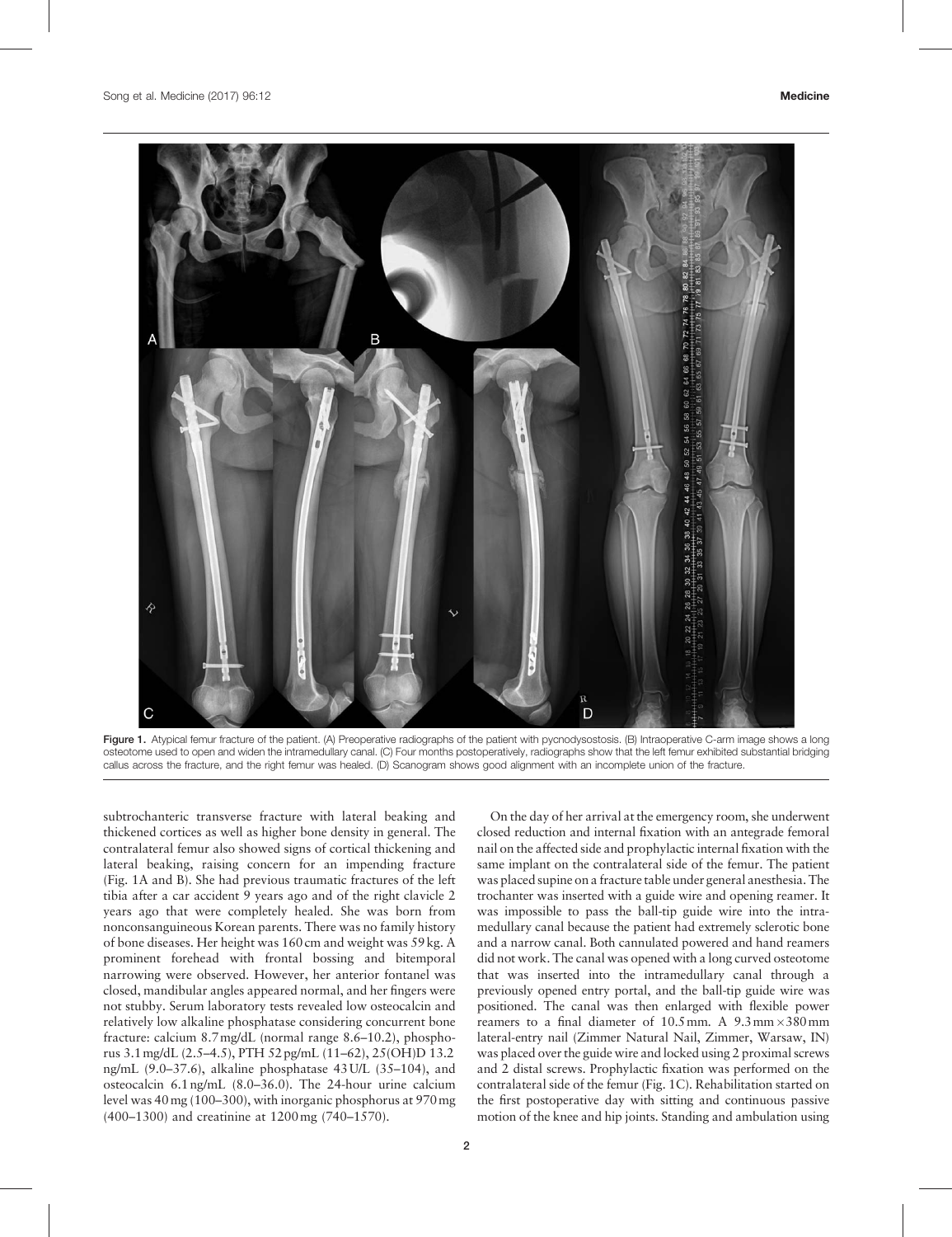

Figure 2. Skeletal survey of the patient. (A) Acroosteolysis of the distal phalanges was not observed in the hand radiograph. (B) Lateral cranial film shows thickening at the base of the skull and frontal bossing. (C) Mild scoliosis was observed on the whole spine posteroanterior (PA) radiograph. (D) Spondylolysis of the L5 vertebrae was observed on the lateral lumbar spine radiograph. (E) Multiple hot uptake was observed on the whole body bone scan.

walking aids with tolerable weight bearing were allowed after 3 days following surgery.

After her general condition had recovered, a radiological skeletal survey was performed and generalized increased density of the bones in the entire skeleton was observed (Fig. 2A–D). A thickened base of the skull and mild scoliosis and spondylolysis of the L5 vertebrae were observed in whole spine radiography. X-ray assessment of the hand was relatively normal. Abnormal increased uptakes in both distal femurs, both tibiae, and both humeri were observed from a Tc-99m whole body bone scan (Fig. 2E). Total body bone densitometry using dual-energy X-ray absorptiometry (DEXA) showed an abnormal elevation of her bone density (T score was 5.3, and Z score was 4.9). Based on the clinical phenotype, adult-type osteopetrosis was initially suspected.

For the differential molecular diagnosis of underlying sclerosing bone disease, we performed NGS of candidate genes for sclerotic bone diseases including various types of osteopetrosis (CLCN7, LRP5, CA2, TCIRG1, TNFSF11, PLEKHM1, and SNX10),

pycnodysostosis (CTSK), craniometaphyseal dysplasia (ANKH), and craniodiaphyseal dysplasia (SOST). Briefly, genomic DNA was extracted from the peripheral blood. Library was prepared using the TruSight One Sequencing Panel (Illumina, Inc., San Diego, CA), which enriched a 12-Mb region spanning candidate genes with clinical relevance. Massively parallel sequencing was performed on the Illumina NextSeq platform. Average coverage of depth of the entire panel was  $77\times$ , and  $97\%$  of targeted bases were covered by  $10 \times$  sequence reads. Coverage of the genes of interest is shown in [Table 1.](#page-3-0) Sequence reads were aligned to hg19 with Burrow-Wheeler Aligner (version 0.7.12, MEM algorithm). Duplicate reads were removed by using Picard-tools1.96. Local realignment and base quality recalibration was done by The Genome Analysis Toolkit (GATK version 3.5). Variant calling was performed by GATK HaplotypeCaller. Variants were annotated by Variant Effect Predictor and dbNSFP. Candidate gene sequencing revealed 2 heterozygous variants in the CTSK gene that were confirmed by Sanger sequencing; 1 was a frameshift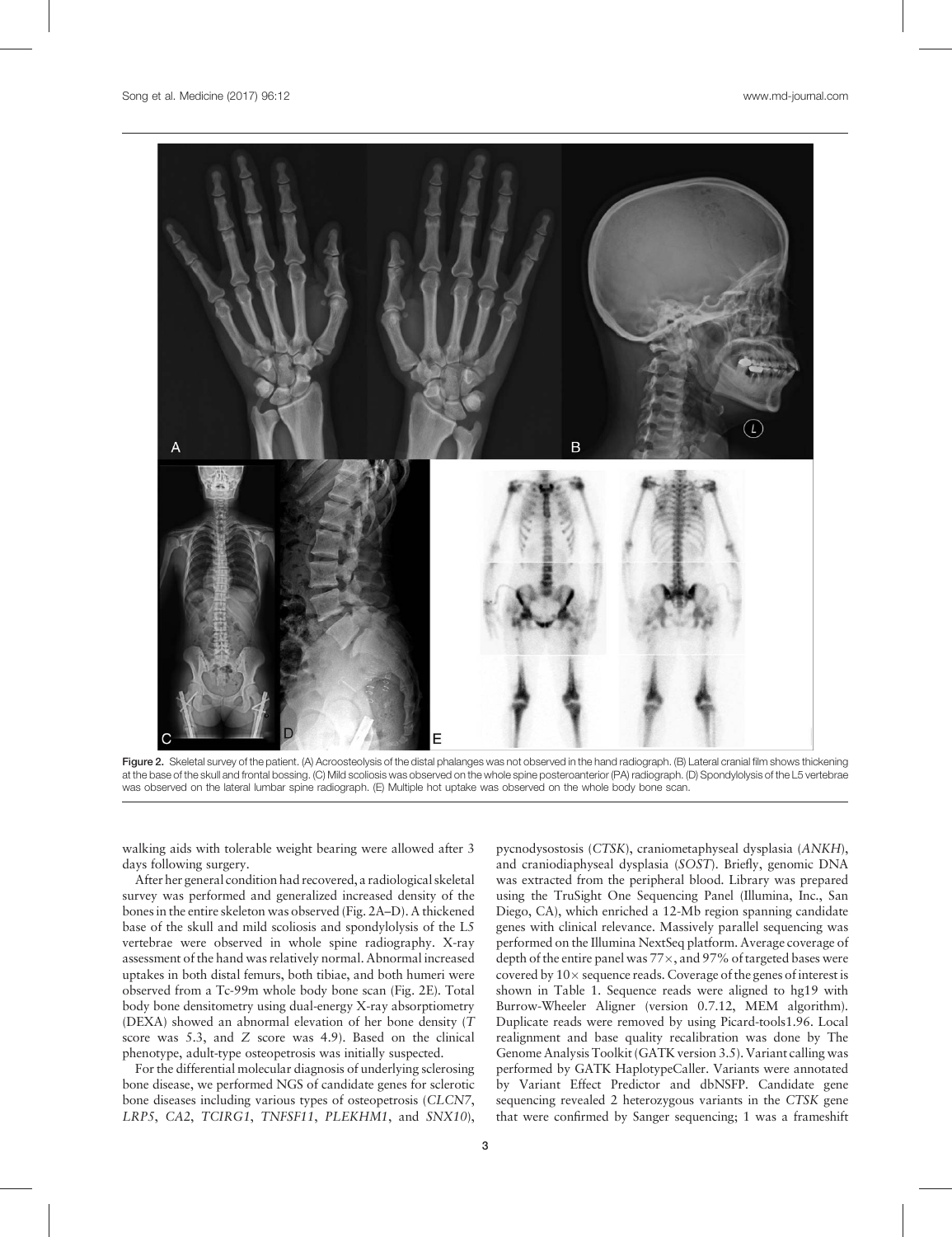<span id="page-3-0"></span>Table 1 Depth of coverage of genes with interest.

|              | Average depth $(\times)$ | $1 \times (%)$ | $5 \times (%)$ | 10 $\times$ (%) | $20 \times (%)$ | $30 \times (%)$ |
|--------------|--------------------------|----------------|----------------|-----------------|-----------------|-----------------|
| CLCN7        | 57                       | 100            | 99             | 99              | 90              | 81              |
| LRP5         | 66                       | 98             | 97             | 94              | 87              | 77              |
| TCIRG1       |                          | 100            | 99             | 98              | 95              | 85              |
| TNFSF11      | 62                       | 100            | 100            | 99              | 95              | 80              |
| CA2          | 73                       | 100            | 100            | 100             | 91              | 81              |
| <b>CTSK</b>  | 55                       | 100            | 100            | 100             | 98              | 75              |
| PLEKHM1      | 78                       | 100            | 100            | 98              | 90              | 81              |
| <i>SNX10</i> | 54                       | 100            | 100            | 92              | 83              | 78              |
| <b>SOST</b>  | 79                       | 100            | 100            | 100             | 100             | 100             |
| <b>ANKH</b>  | 56                       | 100            | 100            | 99              | 89              | 81              |

variant in exon 5, c.426delT (p.Phe142Leufs∗19), which was previously reported in patients with pycnodysostosis[,\[9\]](#page-4-0) and the other was a novel missense variant in exon 6, c.755G>A (p. Ser252Asn) (reference sequence: NM\_000396.3) (Fig. 3). The novel variant was not found in population databases such as 1000 Genomes, ESP6500, and ExAC. In silico analysis of p.Ser252Asn revealed a contradictory prediction result: damaging effect by SIFT and MutationTaster and tolerable effect by PolyPhen-2 HumVar. Codon 252 is highly conserved among species. Through targeted Sanger sequencing analysis of the patient's family members, it is likely that 2 different mutations are located on 2 different alleles because the daughter of the patient was a heterozygous carrier of the c.755G>A variant, and the son of the patient was a heterozygous carrier of the c.426delT mutation [\(Fig. 4\)](#page-4-0). Unaffected family members had none of the 2 variants or only 1 heterozygous variant [\(Fig. 4](#page-4-0)). According to the American College of Medicine and Genetics guidelines for the interpretation of sequence variation,<sup>[10]</sup> the p.Ser252Asn variant could be classified as a likely pathogenic variant based on the following evidences absence from control population (PM2), trans-configuration with a pathogenic variant in autosomal recessive disorders (PM3), in silico prediction, and patient's phenotype. There was no

pathogenic variant in the remaining 9 genes. Therefore, the patient was diagnosed with pycnodysostosis, and genetic counseling was performed.

One month postoperatively, the patient was able to bear full weight, and implants in both femurs were properly positioned with some sign of callus in the left femur. At the follow-up visit after 4 months, the patient was pain-free and had almost a full range of hip and knee movements, and radiographs show that the left femur exhibited substantial bridging callus across the fracture ([Fig. 1D](#page-1-0)).

# 3. Discussion

Atypical subtrochanteric femoral fractures, as observed in our case, have been previously described in patients with pycnodysostosis.[11–14] Atypical femoral fractures are associated with high complication rates with operative fixation using conventional open reduction and internal fixation technique.<sup>[\[15\]](#page-4-0)</sup> Several authors $\tilde{\mathbf{S}}^{[16]}$  $\tilde{\mathbf{S}}^{[16]}$  $\tilde{\mathbf{S}}^{[16]}$  have recommended the use of intramedullary nail systems for the management of atypical femoral fractures. However, intramedullary nailing in pycnodysostosis sometimes requires a high degree of skill because of the difficulties in reaming



Figure 3. CTSK variants detected by massively parallel sequencing and Sanger sequencing. Two heterozygous variants of CTSK were detected by nextgeneration sequencing of candidate genes and confirmed by Sanger sequencing. One was a frameshift variant in exon 5, c.426delT (p.Phe142Leufs\*19), and the other was a novel missense variant in exon 6, c.755G>A (p.Ser252Asn).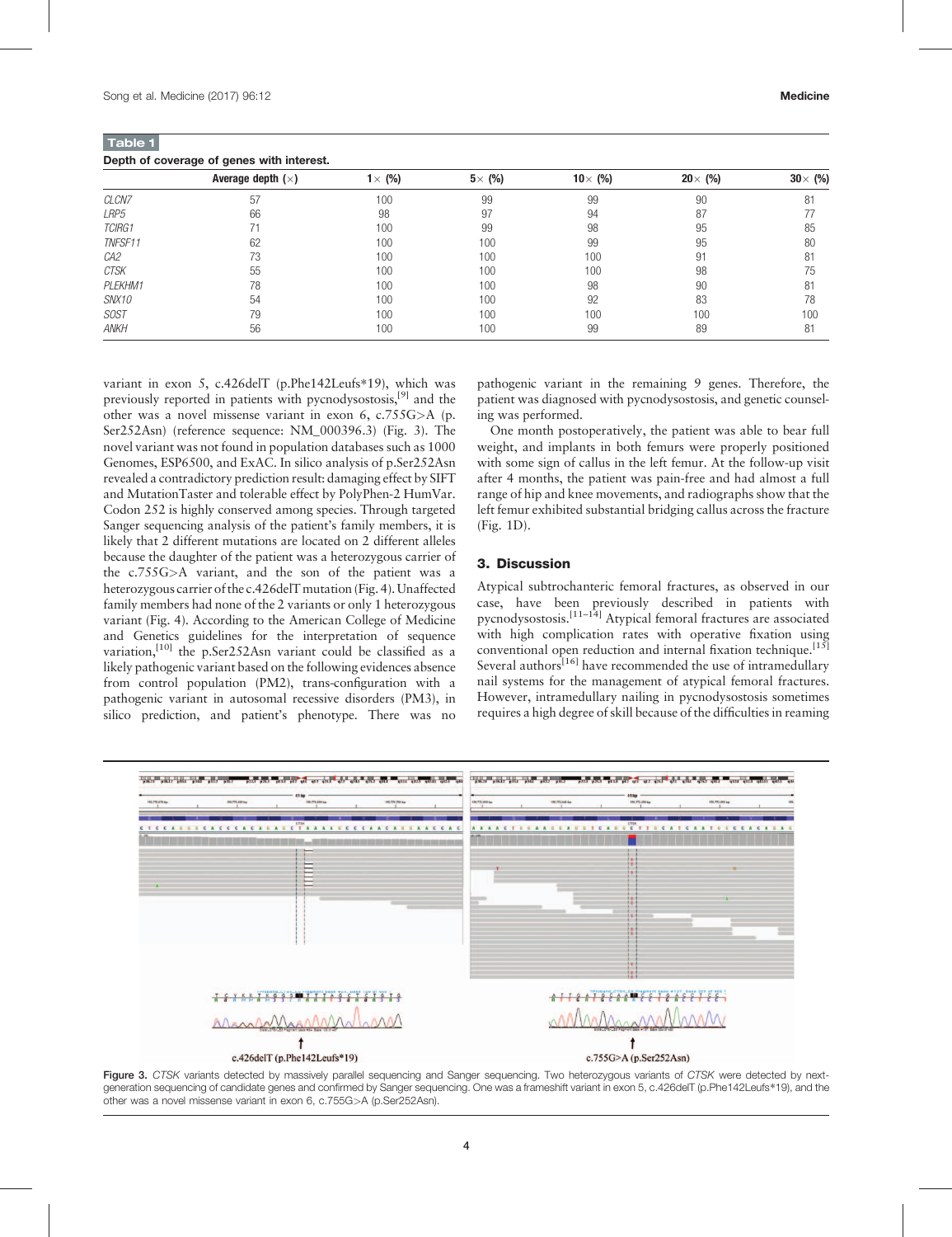<span id="page-4-0"></span>

Figure 4. Pedigree of the patient and mutation analysis of the patient's family. Mutation analysis of the patient's family revealed that the daughter of the patient was a heterozygous carrier of the c.755G>A variant, and the son of the patient was a heterozygous carrier of the c.426delT mutation. Her mother was a heterozygous carrier of the c.755G>A variant. Her 2 unaffected brothers were heterozygous carriers, and 1 sister had none of the 2 variants.

sclerotic bone.<sup>[11]</sup> In our case, a great deal of labor was required to accomplish intramedullary nailing. We used a long curved osteotome to widen the medullary canal, and it was effective. Poor healing of the bone structure is also an important clinical feature of pycnodysostosis.[\[17\]](#page-5-0) This patient also suffered from an incomplete union of the femur fracture after 4 months of surgery. Bone fracture healing requires not only active bone formation to produce osteotylus but also degradation of excess bone matrix to restore the structure of the bone.<sup>[\[17\]](#page-5-0)</sup> Cathepsin K plays a key role in osteoclast-mediated bone resorption during the healing process of bone fracture.<sup>[18,19]</sup>

A large number and overlapping phenotypes of various groups of skeletal dysplasia often result in challenges in performing a specific molecular diagnosis.<sup>[7,8]</sup> The role of NGS in the diagnosis of genetically heterogeneous disorders is well described.<sup>[20,21]</sup> Furthermore, NGS can be a useful diagnostic tool when clinical manifestations are atypical or mild. Therefore, we performed NGS of candidate genes for the differential diagnosis of this patient's underlying skeletal dysplasia. A precise molecular diagnosis of skeletal dysplasia is crucial for providing a prognosis of the patient and genetic counseling for the family.

Xue et al<sup>[1]</sup> reported that the most common phenotype of pycnodysostosis was short stature, which was presented in 95.9% of the 97 previously reported cases, followed by increased bone density, presented in 88.7% cases. However, pycnodysostosis exhibits similar clinical manifestations as adult-type osteopetrosis, including increased bone density, low bone turnover markers, and fragility fractures. Indeed, Pangrazio et  $al^{[20]}$  $al^{[20]}$  $al^{[20]}$  reported that exome sequencing revealed 6 patients with pycnodysostosis among 27 patients who were clinically diagnosed with mild osteopetrosis. The typical phenotypes of pycnodysostosis include short stature, a peculiar facial appearance with frontal bossing and bitemporal narrowing, hypoplasia of the maxilla, absence of the mandibular angle, and stubby hands and feet with acroosteolysis.<sup>[1,22]</sup> Neverthe-less, Pangrazio et al<sup>[\[20\]](#page-5-0)</sup> reported that the obtuse mandibular angle and obvious acroosteolysis were not present in some genetically confirmed pycnodysostosis patients. We also initially suspected osteopetrosis based on the increased bone density of this patient. The phenotypic evidence for a diagnosis of pycnodysostosis seemed insufficient for this patient as her height was in a normal range and she only experienced 2

fractures until her forties. Radiological evaluation did not indicate obvious acroosteolysis on the distal phalanges or obtuse mandibular angle. However, candidate gene sequencing and Sanger sequencing revealed 2 heterozygous variants of CTSK. It is likely the 2 different mutations are located on the 2 different alleles because targeted Sanger sequencing analysis of the patient's family members showed a trans-configuration of the 2 variants (Fig. 4), which led to a diagnosis of pycnodysostosis. The mild phenotype of this patient could be possibly resulted from presence of other genes compensating the mutate CTSK gene, or uncertain compensatory regulation of other genes, which may inspire genomic investigation and developing treatment in the future.

#### 4. Conclusions

In conclusion, we report a Korean adult patient with pycnodysostosis and atypical femur fracture whose diagnosis was confirmed by molecular genetic analysis. We suggest that NGS of candidate genes could be a useful diagnostic tool for the genetically heterogeneous skeletal dysplasia group, especially in cases with a mild or atypical clinical phenotype.

#### **References**

- [1] Xue Y, Cai T, Shi S, et al. Clinical and animal research findings in pycnodysostosis and gene mutations of cathepsin K from 1996 to 2011. Orphanet J Rare Dis 2011;6:20, doi: 10.1186/1750-1172-6-20.
- [2] Maroteaux P, Lamy M. The Malady of Toulouse-Lautrec. JAMA 1965;191:715–7.
- [3] Turan S. Current research on pycnodysostosis. Intractable Rare Dis Res 2014;3:91–3.
- [4] Gelb BD, Edelson JG, Desnick RJ. Linkage of pycnodysostosis to chromosome 1q21 by homozygosity mapping. Nat Genet 1995;10: 235–7.
- [5] Polymeropoulos MH, Ortiz De Luna RI, Ide SE, et al. The gene for pycnodysostosis maps to human chromosome 1cen-q21. Nat Genet 1995;10:238–9.
- [6] Gelb BD, Shi GP, Chapman HA, et al. Pycnodysostosis, a lysosomal disease caused by cathepsin K deficiency. Science 1996;273:1236–8.
- Makitie O. Molecular defects causing skeletal dysplasias. Endocr Dev 2011;21:78–84.
- [8] Bonafe L, Cormier-Daire V, Hall C, et al. Nosology and classification of genetic skeletal disorders: 2015 revision. Am J Med Genet A 2015;167a: 2869–92.
- [9] Fujita Y, Nakata K, Yasui N, et al. Novel mutations of the cathepsin K gene in patients with pycnodysostosis and their characterization. J Clin Endocrinol Metab 2000;85:425–31.
- [10] Richards S, Aziz N, Bale S, et al. Standards and guidelines for the interpretation of sequence variants: a joint consensus recommendation of the American College of Medical Genetics and Genomics and the Association for Molecular Pathology. Genet Med 2015;17: 405–24.
- [11] Kundu ZS, Marya KM, Devgan A, et al. Subtrochanteric fracture managed by intramedullary nail in a patient with pycnodysostosis. Joint Bone Spine 2004;71:154–6.
- [12] Nakase T, Yasui N, Hiroshima K, et al. Surgical outcomes after treatment of fractures in femur and tibia in pycnodysostosis. Arch Orthop Trauma Surg 2007;127:161–5.
- [13] Hashem J, Krochak R, Culbertson MD, et al. Atypical femur fractures in a patient with pycnodysostosis: a case report. Osteoporos Int 2015;26: 2209–12.
- [14] Yates CJ, Bartlett MJ, Ebeling PR. An atypical subtrochanteric femoral fracture from pycnodysostosis: a lesson from nature. J Bone Miner Res 2011;26:1377–9.
- [15] Prasarn ML, Ahn J, Helfet DL, et al. Bisphosphonate-associated femur fractures have high complication rates with operative fixation. Clin Orthop Relat Res 2012;470:2295–301.
- [16] Shane E, Burr D, Ebeling PR, et al. Atypical subtrochanteric and diaphyseal femoral fractures: report of a task force of the American Society for Bone and Mineral Research. J Bone Miner Res 2010;25:2267–94.